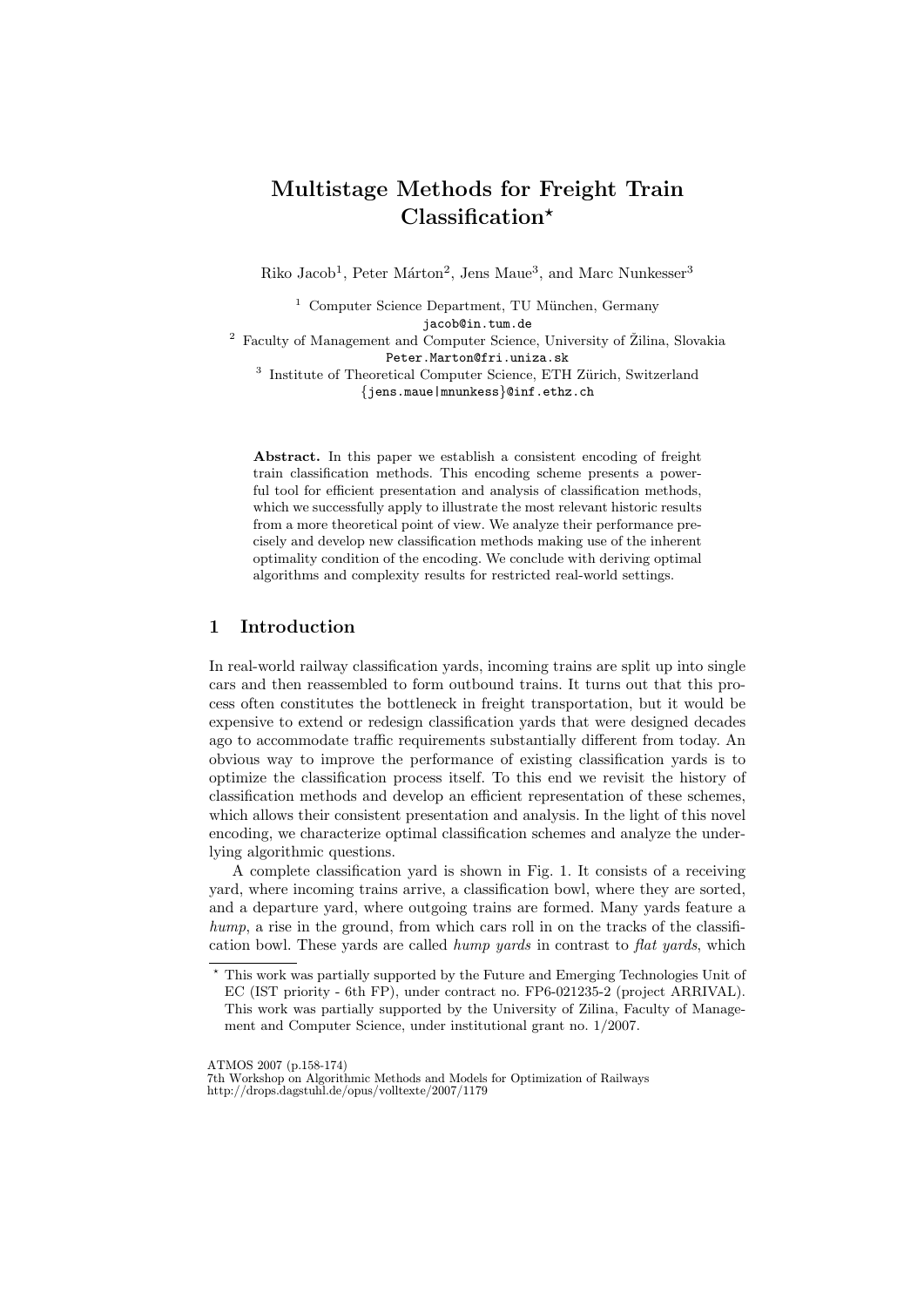

Fig. 1. A typical classification yard with receiving yard, hump (H), classification bowl, and departure yard.

require cars to be hauled by shunting engines. A typical classification bowl is shown in Fig. 2(a). Not all yards have receiving and departure tracks, some have single ended classification bowls as in Fig. 2(b), others have a secondary hump at their opposite end as in Fig.  $2(c)$ .



Fig. 2. Some common classification bowl layouts.

General Process of Train Classification The overall classification process looks as follows: inbound trains are collected in the receiving yard on a set of tracks called receiving tracks, from where they are moved to the hump track. There, the cars of the train are disconnected and the complete train is pushed over the hump by a yard engine, sending the cars through a series of switches called ladder, separately guiding each car on a preassigned classification track of the classification bowl. This process is called a roll-in operation. Then, the actual sorting process is performed to produce outbound trains, which are picked up by freight locomotives to leave the classification yard.

Regarding the actual classification procedure, there are essentially two modes of operation for shunting yards, which are typically performed in parallel or alternatingly: single-stage and multistage sorting. In single-stage sorting, each classification track usually corresponds to a common destination, such as a remote classification yard. Departing trains are built by collecting the cars from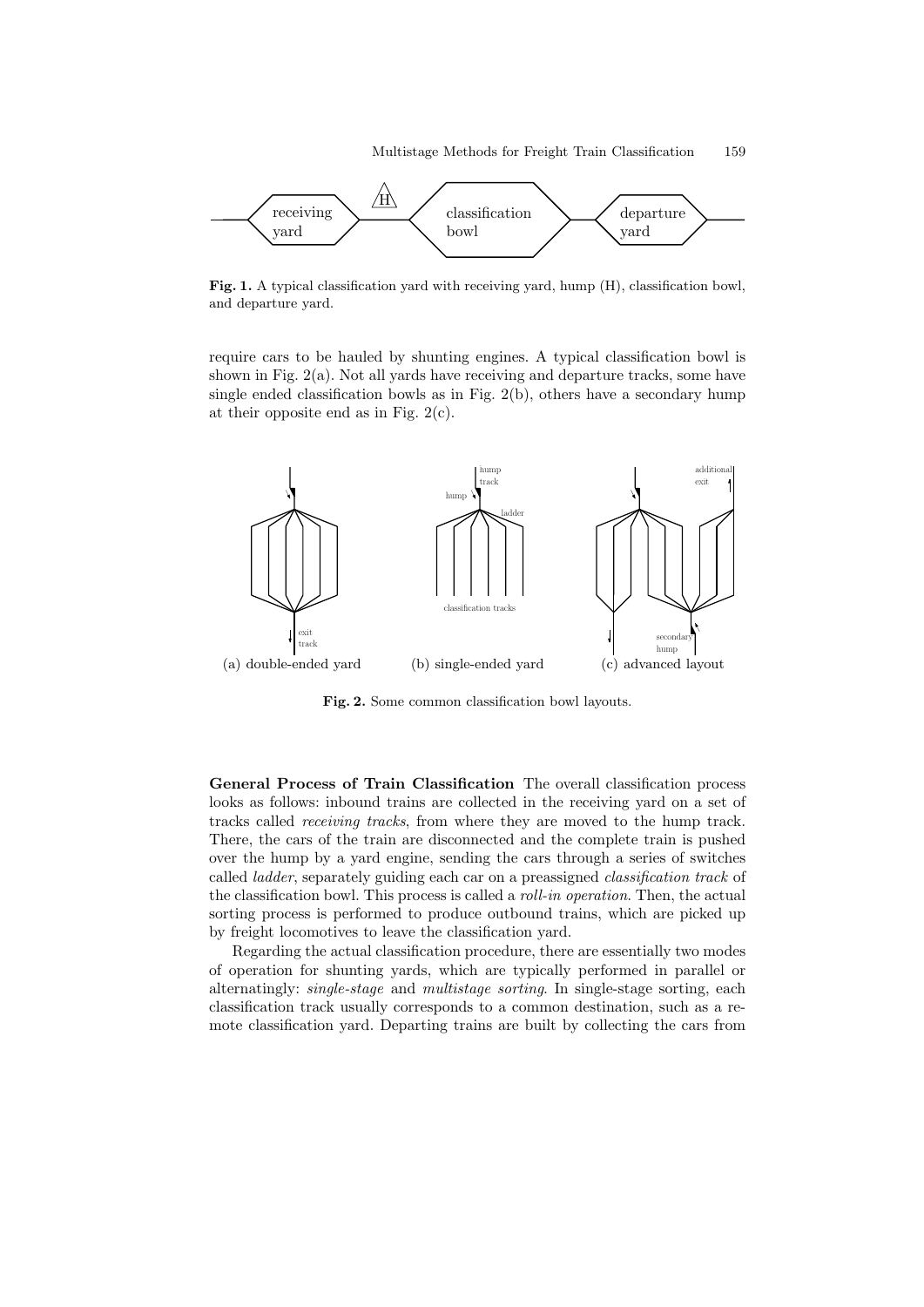one or several tracks and coupling them into trains that leave the bowl to the departure yard—if there is any. Single-stage sorting is normally performed for large volume traffic, e.g. traffic between classification yards, and the cars of the created trains are in arbitrary order.

For traffic directly going to its final destination, multistage sorting is used. Since the order requirements for this type of outgoing trains are more complex, single-stage sorting is not applicable here. In multistage sorting, after the incoming trains have been pushed over the hump (primary humping), a shunting engine repeatedly pulls back the cars from a given track (*pull-out operation*) over the hump on the hump track. These cars are then pushed over the hump again, so that again each car can be independently routed through the ladder to any classification track. This process, called rehumping, is iterated until all outgoing trains have been formed. If a classification track is used only for receiving cars of an outgoing train, but the cars on it are never pulled back to the hump track, it is called train formation track.

Related Work Multistage methods are presented from an engineering point of view in a number of publications from the 1950s and 1960s [1–4]. Krell [3, 4] compares two basic multistage methods and three improvements of one of them, including an example for dealing with a restricted number of available classification tracks. Some of these methods had been described earlier in a different fashion by Flandorffer [1].

Some of these methods were again considered by Siddiqee [5] in 1972 and in a series of publications in the 1980s by Daganzo, Dowling, and Hall [6–9]. These publications generally deal with multiple outbound trains, but the actual structure of inbound trains is completely ignored.

A classification problem similar to single-stage sorting was studied by Dahlhaus, Horak, Manne, Miller, and Ryan [10, 11] in 2000. For their train classification model, they give a notion of presortedness of the input train which is used to improve the classification process. Several degrees of freedom in the order requirement of the outbound train are regarded in [11], while finding an optimal schedule for one specific such type is shown to be NP-complete in [10].

A systematic framework for classifying single- and multistage classification methods is given by Hansmann and Zimmermann [12]. For the case of a limited number of classification tracks and an extended output requirement which handles several cars being of the same type, they independently obtain the result we give in Sect. 6. Furthermore, the authors show for a specific multistage method that finding an optimal schedule is NP-hard for the output specification of [10] mentioned above.

Baumann [2] explains the design aspects concerning multistage train formation for the design of the classification yard 'Zürich-Limmattal' in Switzerland. The resulting layout features a secondary hump similar to Fig. 2(c), which is currently not used due to cost and organizational reasons [13].

The historic results mentioned in this section are reconsidered in Sect. 4 from a more theoretical point of view.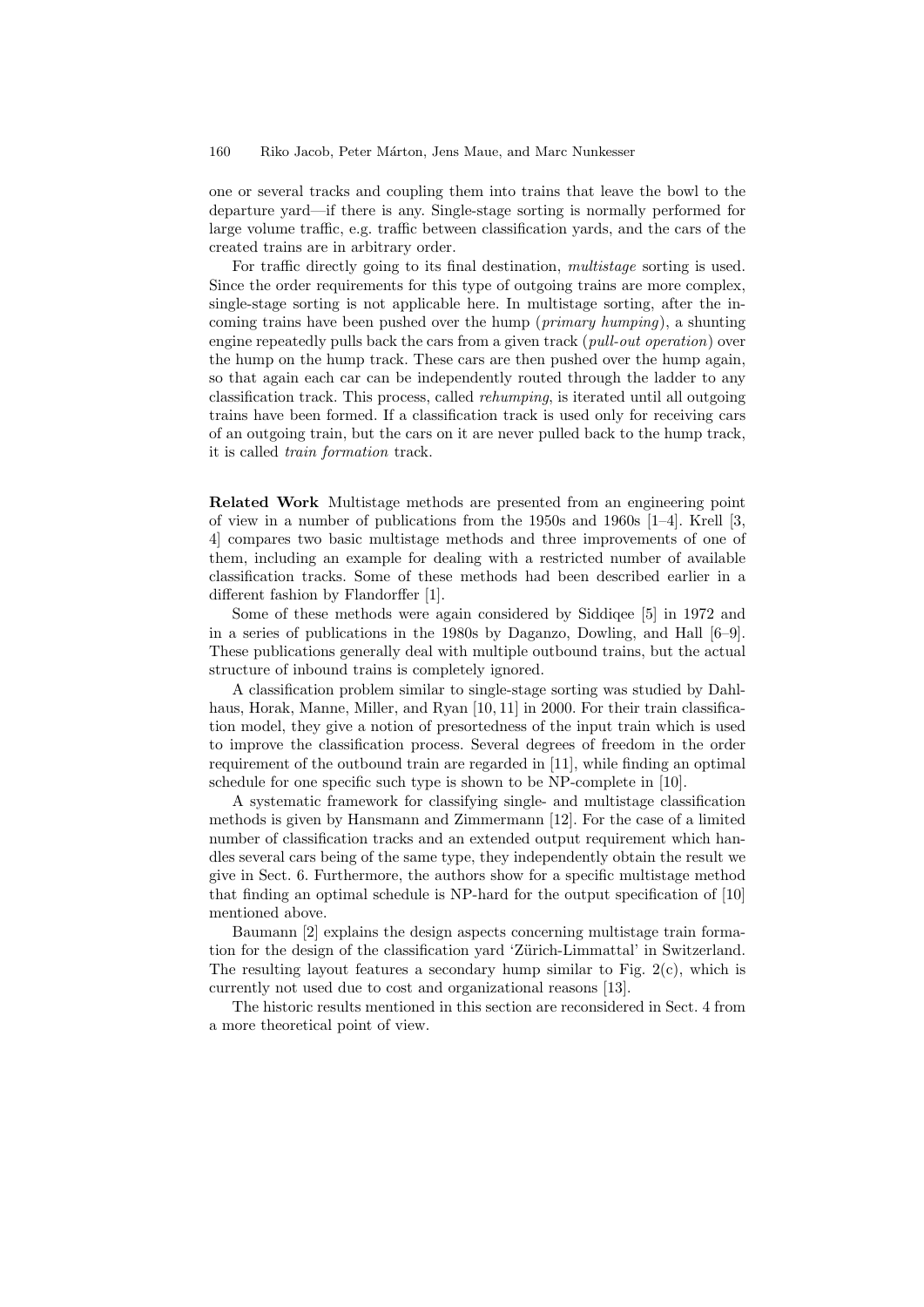Outline In the following section we introduce the above described problem and concepts formally, including the objective of our problem. Then, we present an efficient encoding for representing the classification process in Sect. 3. This allows us to concisely describe and analyze the above methods as done in Sect. 4, followed by analyzes of new problem variants in Sect. 5 and Sect. 6 and some concluding remarks in Sect. 7.

## 2 Model and Notation

In this section we introduce the terminology and notation used in our model. We assume the common yard layout of a single- or double-ended classification bowl with a single hump as shown in Fig. 2(b) and Fig. 2(a), where the *classification* tracks are denoted by  $\theta_1, \ldots, \theta_W$ . We denote their number by W, the width of the yard, and denote by  $C_{\text{max}}$  the *capacity* of the yard, i.e. the maximum number of cars that fit on any of these tracks.

Cars will be represented by positive integer numbers and trains by (ordered) n-tuples of cars; the number of cars  $n$  of a train  $T$  will be referred to by the length of T. In our model, there is a set of  $\ell$  input trains and an ordered set of m output trains, together called a classification task, for which we make the following assumptions: for the  $\ell$  input trains  $T^i = (\tau_1^i, \ldots, \tau_{n_i^i}^i), i = 1, \ldots, \ell$ , with a total number of cars  $n := \sum_{i=1}^{\ell} n'_i$ , we assume  $\tau_j^i \in \{1, ..., n\}$  and all cars are distinct. We further assume that concatenating the output trains in their given order yields the sequence  $(1, \ldots, n)$ , i.e., if  $n_i$  denotes the length of the *i*-th output train,  $i = 1, \ldots, m$ , the first output train is given by  $(1, \ldots, n_1)$ , the second by  $(n_1 + 1, ..., n_1 + n_2)$ , and the last by  $(n - n_m + 1, ..., n)$ .

For any train  $T = (\tau_1, \ldots, \tau_n)$ , car  $\tau_1$  is called the *head* of T, and, for any pair of cars  $\tau_i, \tau_j$  of T with  $i < j$ , we say  $\tau_i$  is in front of  $\tau_j$ . For a train T located on the hump track, the head of T represents the car that is closest to the hump. For a train  $T$  located on some classification track, its head represents the car closest to the dead-end. Thus, the train in Fig.  $3(b)$  is represented by  $(6, 1, 4, 2, 3, 5)$  and the train in Fig. 3(f) by  $(1, 2, 3, 4, 5, 6)$ .

Any multistage sorting method consists of a sequence of alternating roll-in and pull-out steps. In order to specify a single pull-out step, it suffices to specify which is the classification track to pull out cars from. However, to fully specify a roll-in operation, a target track must be given for every car on the hump track. We call such a pair of operations a *hump step*, and an initial roll-in followed by a sequence of h hump steps is called a *classification schedule* of *length* h. A classification schedule is called valid for a classification task if applying it transforms the given set of input trains into the set of output trains. Unless otherwise stated, our objective is to find classification schedules of minimum length.

Definition 1 (Optimal Classification Schedule). Given a classification task by  $\ell$  input trains  $(\tau_1^i, \ldots, \tau_{n'_i}^i), i = 1, \ldots, \ell$ , and the lengths  $(n_1, \ldots, n_m)$  of the m outgoing trains, find a valid classification schedule of minimum length.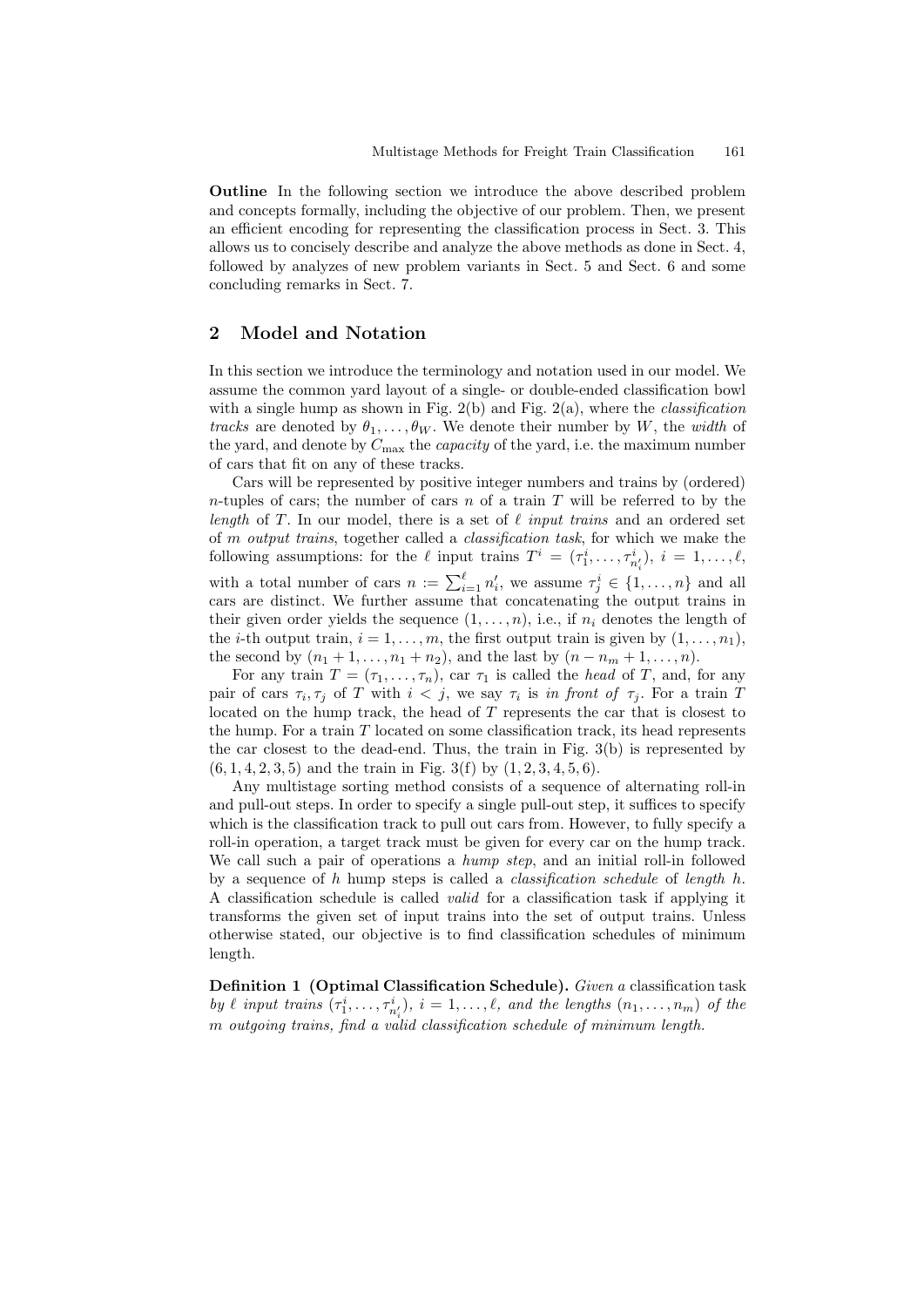Note that, according to the definitions above, the term length may refer either to the number of hump steps of a schedule or to the number of cars of a train. In the remainder of this paper, the respective meaning will always be clear from the context. Moreover, we will sometimes abbreviate statements referring to pull-out steps, such as abbreviating 'the cars of a track are pulled out' to 'a track is pulled (out)'.

## 3 Classification Schedules

In this section we describe an encoding of classification schedules by sets of binary numbers. Conversely, we show how to interpret such sets as schedules, which yields a bijective relation between both. Furthermore, a notion of presortedness is introduced, which allows deducing optimal schedules. As it turns out, the core of a classification scheme can already be given by specifying how a single input train is sorted into a single output train. For this reason we first consider this case and develop the encoding scheme. At the end of this section we show how to extend the results to the general case.

Single train We start by introducing a simplified view on the tracks. After a track has been emptied, cars may be sent to it in subsequent steps, so one physical track might be filled and emptied more than once during a classification procedure. We model this by introducing logical tracks that we define such that pull-out  $i$  is performed on logical track  $i$ . This means that the logical tracks are pulled out in the order  $(1, 2, \ldots, h)$ . For a classification schedule of length h, the mapping from the  $h$  logical to the  $W$  physical tracks is given by a sequence  $(\theta_{i_1}, \ldots, \theta_{i_h})$  of physical track names, called the *track sequence*.

The course of a single car  $\tau$  can now be represented by an h-bit binary string  $b = b_h \dots b_1, b_i \in \{0, 1\}$ , where  $b_i = 1$  if and only if  $\tau$  visits the *i*-th (logical) track. (In the following these strings are interpreted as little-endian numbers, i.e.  $b_h$  is the most significant bit of b.) This representation uniquely defines the course of car  $\tau$ :  $\tau$  is pulled out in the *i*-th step if  $b_i = 1$  simply because it has been sent there in some earlier step. Then, it is rolled in on the k-th track given by  $k := \min_{j>i, b_j=1} j$ , i.e. the lowest bit  $b_k = 1$  left of i. If  $b_j = 0$  for all  $j > i$ , then  $\tau$  is guided to the train formation track of its target train. The track for the initial roll-in is given by the least significant bit  $b_i$  with  $b_i = 1$ . The complete schedule for a train of  $n$  cars can be simply represented by a *binary* encoding  $B = (b^1, \ldots, b^n)$  consisting of a sequence of binary numbers, such that  $b^i = b_h \dots b_1^i$  encodes the course of the *i*-th car,  $i = 1, \dots, n$ .

An example is given in Fig. 3, which shows a classification procedure and the binary representation of its schedule for a single input train of six cars. There are more classification tracks than schedule steps, so the above mentioned mapping from logical to physical tracks is one-to-one. Note that in our model the classification process is not yet finished in situations (d) or (e); a valid output train is obtained only when the situation depicted in (f) has been reached.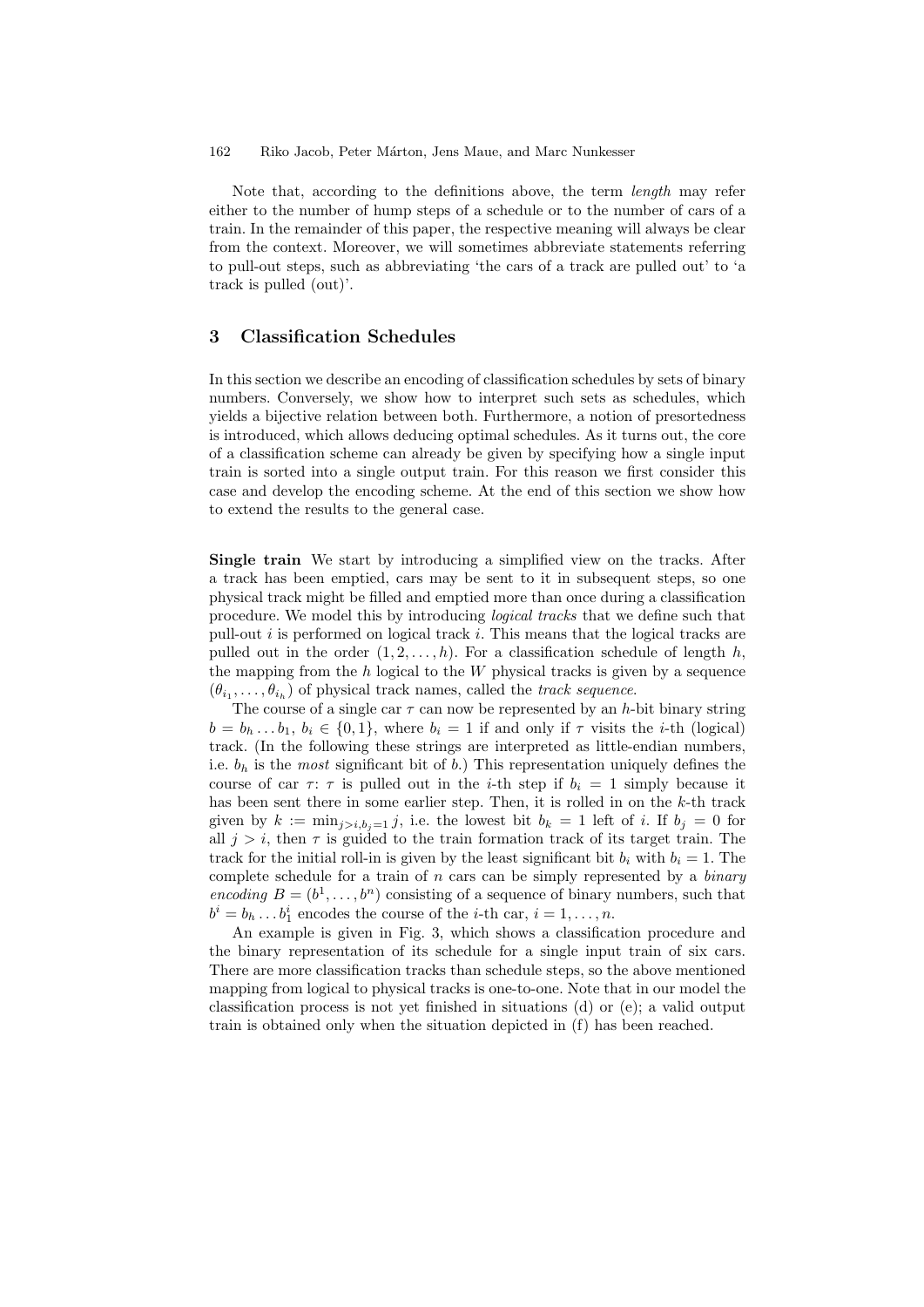

Fig. 3. An exemplary classification procedure of  $h = 4$  steps for a train of six cars, using  $\theta_6$  for output train formation. The encoding is shown in (a), the input train in (b). Figures  $(c)$ –(f) show the consecutive situations after each hump step, always pulling out the cars of the rightmost occupied track.

The following lemma shows how to read the binary representation of schedules: if two cars have different codes, the car with the smaller code will be located in the target train at a position closer to the head of the train. If two cars have the same code, they will not swap their relative order.

**Lemma 1.** For a classification schedule for an incoming train  $(\tau_1, \ldots, \tau_n)$  given by a binary encoding  $B = \{b^1, \ldots, b^n\}$  two cars  $\tau_i$  and  $\tau_j$  for  $i < j$  swap their relative position if and only if  $b^i > b^j$ .

*Proof.* There are three possible cases for the order of  $b^i$  and  $b^j$ . First, if  $b^i = b^j$ the two cars will go exactly the same course and end up in the same order as in the input train. Second, if  $b^i < b^j$ , let k be the most significant index k with  $b_k^i = 0$  and  $b_k^j = 1$ . Car  $\tau_j$  is sent to some track  $\theta_{\text{next}}$  in hump step k. As  $b^i$  and  $b^j$  are identical on all bits left of k, car  $\tau_i$  was sent directly to  $\theta_{\text{next}}$  in a previous step, so  $\tau_i$  appears at a position in front of  $\tau_i$ . For the same reason, the two cars will not swap their relative order at any step later than k, so  $\tau_i$  ends up on the output track at a position in front of  $\tau_i$  in the output train. Finally, by symmetry if  $b^i > b^j$  car  $\tau_j$  ends up in front of  $\tau_i$ . The three cases together give the statement of the lemma.

In the following theorem, we show that there is a bijection between valid classification schedules and binary encodings with a special property.

**Theorem 1.** A classification schedule for an incoming train  $(\tau_1, \ldots, \tau_n)$  of h steps is valid if and only if its binary encoding  $B = (b^1, \ldots, b^n)$ , where the  $b^i$  are h-bit binary numbers, has the following property:

For all 
$$
i, j \in \{1, ..., n\}
$$
 with  $i < j$ , if  $\tau_i > \tau_j$  then  $b^i > b^j$  (P).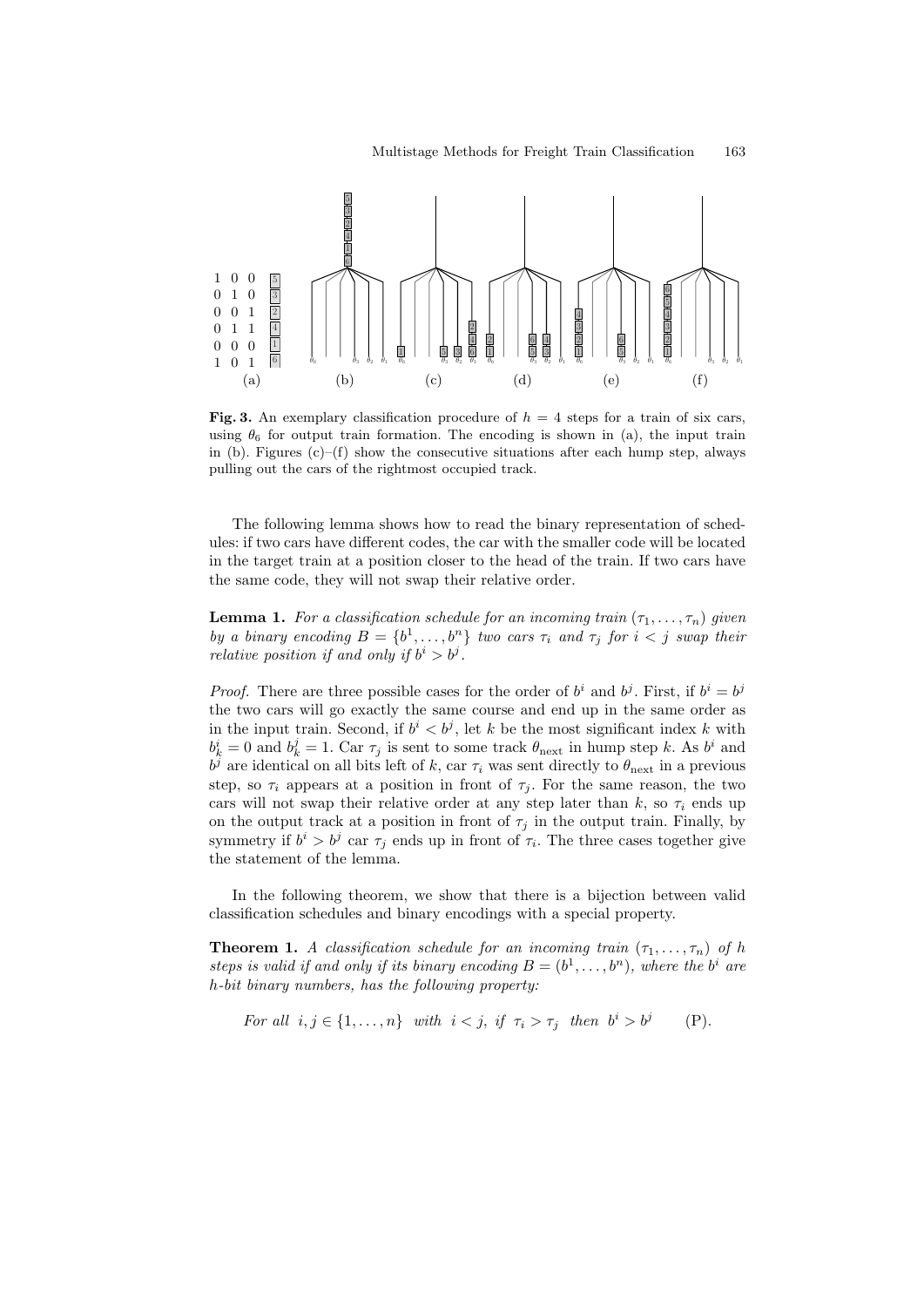Proof. If a classification schedule translates into a binary encoding with property (P), then, by Lemma 1, exactly the cars that need to be swapped are swapped and the classification schedule is thus valid. Conversely, if a binary encoding does not have property (P), then again by Lemma 1 the corresponding classification schedule cannot be valid.

From the above theorem it is clear that an optimal schedule corresponds to a binary encoding  $B$  of minimum length that satisfies property  $(P)$ . For constructing  $B$  we need to specify, which cars can get the same code, which leads to a notion of presortedness. We show that to this end it is enough to look at consecutive cars in the output train that are in the wrong order in the input train:

**Definition 2.** Given a train  $T = (\tau_1, \ldots, \tau_n)$ , we say that a pair  $(i, i + 1), i \in$  $\{1,\ldots,n-1\}$  defines a break  $\tau_j=i+1,\tau_k=i$  for indices j, k with  $j < k$ . The set of breaks canonically decomposes each train into chains that can be ordered by their first elements.

For example, train  $T = (9, 4, 5, 7, 1, 2, 8, 6, 3)$  decomposes into the disjoint chains  $c_1 = (1, 2, 3), c_2 = (4, 5, 6), c_3 = (7, 8), \text{ and } c_4 = (9).$ 

Lemma 2. Only cars of the same chain can get the same code. For two cars of two different chains the smaller one must get a smaller code.

Proof. By Definition 2 all cars of a chain are in the correct order in the input train. By Lemma 1 these cars can get the same code. For the other direction note that for each break  $(\tau_j = i + 1, \tau_k = i)$  in a valid schedule  $b^j > b^k$  holds by Lemma 1. Now take any two cars  $\tau_{\ell}, \tau_m$  from two neighboring chains separated by break  $(i, i + 1)$ . If  $\ell < m$  and  $\tau_{\ell} > \tau_m$  they cannot get the same code directly by Lemma 1. So assume  $\ell < m, \tau_{\ell} < \tau_m$ . Car  $\tau_k$  is the last element of the chain of  $\tau_{\ell}$ , and  $\tau_j$  is the first element of the chain of  $\tau_m$ , therefore  $b^{\ell} \leq b^k < b^j \leq b^m$ , which implies  $b^{\ell} < b^m$ . The claim of the lemma follows by transitivity.

The main result of this section now follows as a corollary of this.

**Theorem 2 (optimal schedules).** Let  $T = (\tau_1 \dots \tau_n)$  be a train of length n and c its number of chains. T can be reclassified within  $\lceil \log_2 c \rceil$  hump steps in a hump yard of unrestricted width and capacity. This bound is optimal.

This result can easily be extended to more complicated objective functions. One of the most general such objectives is to charge a cost of  $\alpha$  for a pull-out of a train and  $\beta$  for a roll-in of a single car. It still holds that for an encoding B the number of bits equals the number of pull-outs of the corresponding classification schedule. The number of 1's in the encoding equals the number of roll-ins. For an incoming train of  $c$  chains and a fixed number  $h$  of steps we can construct the optimal classification schedule of length  $h$  by choosing greedily the  $c$   $h$ -bit binary numbers having the least 1's. By evaluating the objective functions for the admissible range  $\lceil \log_2 c \rceil \leq h \leq c$  the optimal classification schedule can be found.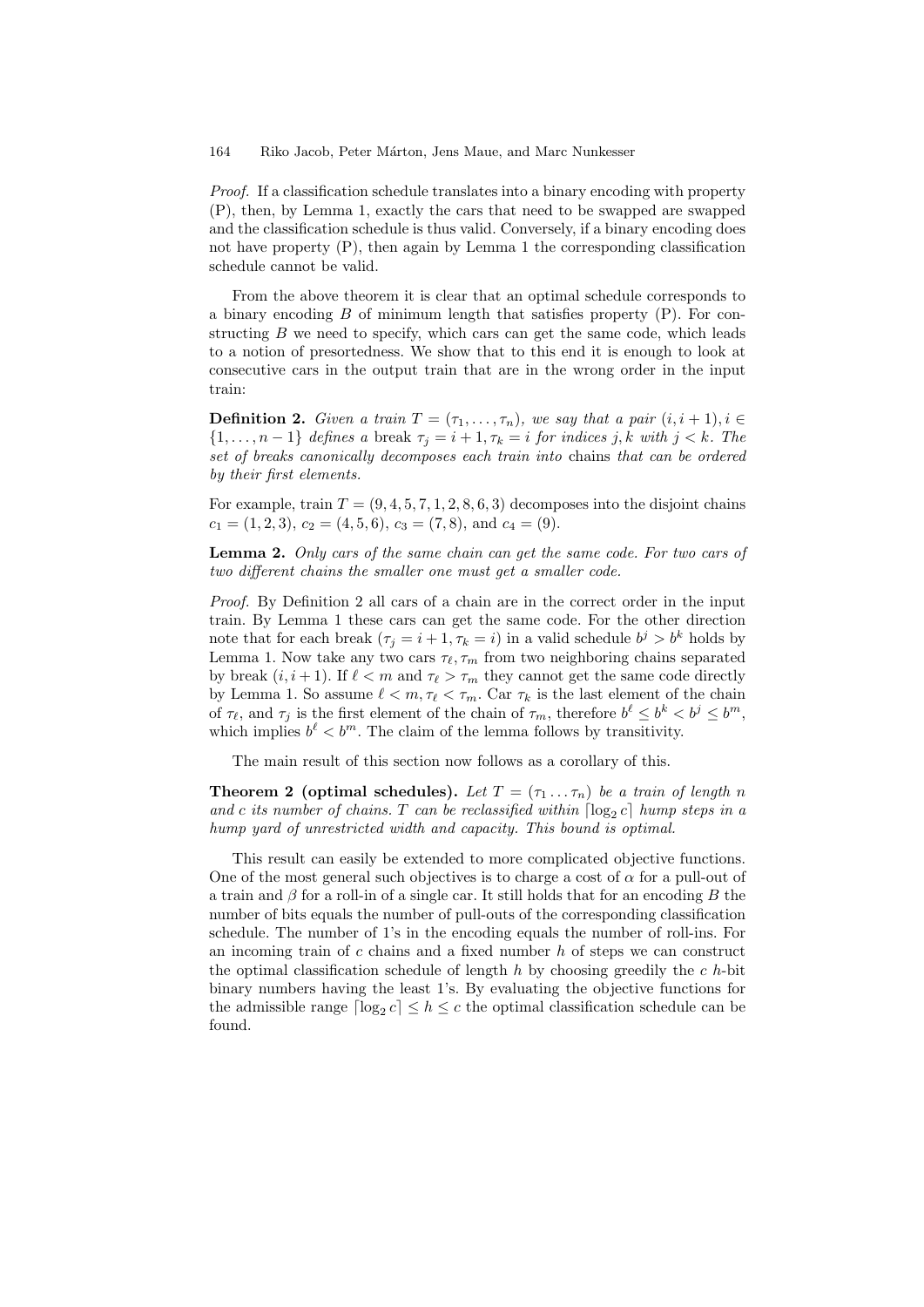Multiple Trains Any reasonable classification task involves multiple incoming and multiple outgoing trains. However, as we will see in this section, once the order of the incoming trains has been determined, such a shunting task is not more difficult than sorting a single incoming into a single outgoing train.

**Observation 1** Given  $\ell$  incoming trains  $I = (\tau_1^1, \ldots, \tau_{n'_1}^1), \ldots, (\tau_1^{\ell}, \ldots, \tau_{n'_{\ell}}^{\ell})$  in the order in which they are to be rolled into the yard, and m outgoing trains by their lengths  $(n_1, \ldots, n_m)$  then the optimal classification schedule for these trains for the case of unrestricted capacity is determined by the union of the optimal classification schedules  $\{B_1, \ldots, B_m\}$  for the following m classification tasks: Let  $I' = (\tau_1, \ldots, \tau_n)$  denote the concatenation of the  $\ell$  input trains. Then the *i*-th classification task,  $1 \leq i \leq m$ , is to sort the subsequence of I' that corresponds to the i-th output train. The length of the resulting schedule for the whole classification task is given by  $\max_{1 \leq i \leq m}$  length $(B_i)$ .

An analogous observation holds for classification with width restriction as discussed in Sect. 6, but not for restricted length as discussed in Sect. 5. It is also important to note that the observation assumes a fixed order of the incoming trains. This assumption is realistic in cases where the input trains arrive scattered over time or have some other natural order. If this is not the case, the problem of choosing an optimal order arises. This problem is closely connected to a special minimum feedback arc problem [14].

Lemma 3. There is a one-to-one correspondence of finding the permutation of input trains  $I = \{T_1, \ldots, T_\ell\}$  that leads to the optimal classification schedule (OPT-PERM) and computing minimum feedback arc sets in directed multigraphs, the edges of which form a Eulerian path.

Proof. We first show how to transform OPT-PERM into an minimum feedback arc set instance  $G = (V, E)$ . Each incoming train  $T_i$  is mapped to a node  $n(T_i)$ . For each pair of cars  $\tau_k = i \in T_\alpha, \tau_j = i + 1 \in T_\beta$  we add a directed edge  $(n(T_{\alpha}), n(T_{\beta}))$ . It follows that in total n (potential self-)edges are added to the graph. These edges correspond to a Eulerian path in  $G$ . For any given permutation  $\pi$  of I the number of breaks of  $\pi(I)$  equals the number of arcs pointing backwards in the linear arrangement  $\pi(V)$ . By deleting exactly these arcs the graph becomes acyclic. Thus by Theorem 2 the objective function of OPT-PERM equals the logarithm of the objective function of minimum feedback arc set plus one. For the other direction it is easy to see that the following construction will transform any multigraph with an Eulerian path into an OPT-PERM instance with the same relation of the objective functions. For each node  $n \in V$ we introduce an incoming train  $T(n)$ . Then we walk along the Eulerian path  $P = (n_{i_1}, \ldots, n_{i_{m+1}})$  and add for each  $n_{i_j} \in P$  car j to train  $T(n_{i_j})$ .

To the best of our knowledge, the complexity status of minimum feedback arc set in such graphs is open. However, by a lemma of Newman, Chen, and Lovász [15, Theorem 4], a polynomial algorithm for OPT-PERM would lead to a  $\frac{16}{9}$ approximation algorithm for the general minimum feedback arc set problem, improving over the currently best known  $O(\log n \log \log n)$  algorithm [16].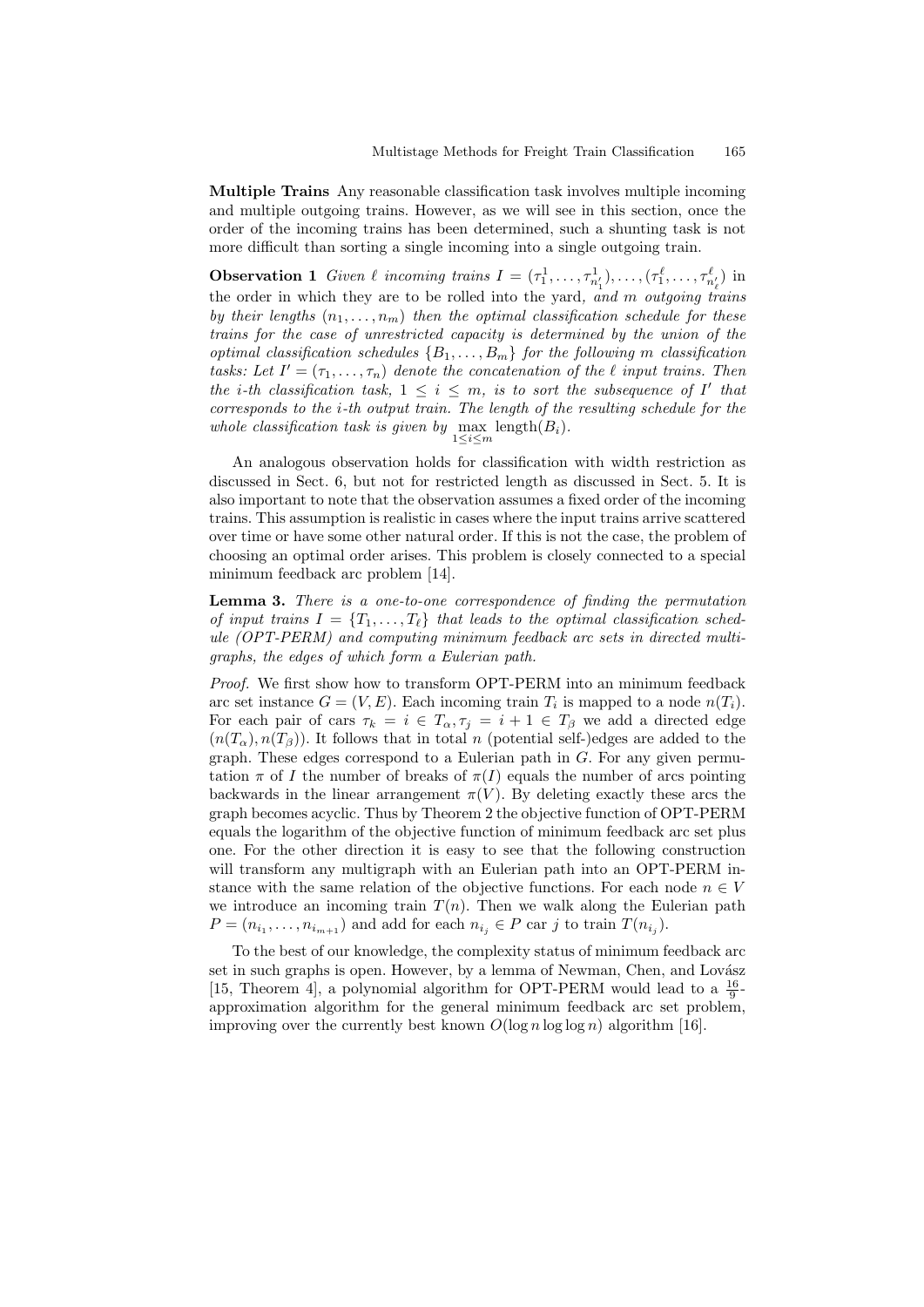#### 4 Multistage Classification Methods

With the efficient encoding of schedules at hand, we illustrate the most prominent classification methods in this section and analyze their performance in detail.

#### 4.1 Basic Multistage Methods

Multistage methods can be categorized into two general classes: *sorting by train* and simultaneous marshalling. In the following we assume that we are given  $m$ output trains by their lengths  $n_1, \ldots, n_m$  and define  $n_{\max} = \max_{1 \leq i \leq m} n_i$  and  $n_{\min} = \min_{1 \leq i \leq m} n_i$ .

Sorting by Train Sorting by train comprises two stages. First, inbound cars are separated according to their outbound trains by sending all cars of a common output train to the same track. Second, the resulting unordered trains are processed successively: a train is pulled back over the hump and rolled in again, sorting the cars according to their position by sending each car to a different track. Finally, the single cars are moved from the tracks in the required order and coupled to form an outgoing train. In double-ended yards this can be performed by a shunting engine from the opposite end of the yard. As in the rest of the paper the train formation tracks will not appear in the encoding as they are implicitly given. The process continues with the next train.

The length h of the schedule is given by  $h = m + \sum_{i=1}^{m} n_i$ . For the encoding  $b_h \dots b_1$  of a car  $\tau_{\ell}^k$ , bit  $b_i = 1$  if  $i = k + \sum_{j=1}^{k-1} n_i$  (corresponding to the initial roll-in) or  $i = k + \sum_{j=1}^{k-1} n_i + \ell$  (corresponding to the second stage).

This method occupies exactly  $m$  classification tracks after the first stage, so the total number of tracks is at least  $m + n_{\min} - 1$ , and at most  $m + n_{\max} - 1$ , while the latter number is tight if a train with  $n_{\text{max}}$  cars is processed in the second stage first.

Sorting by train is also called *initial grouping according to outbound trains*  $[5]$ <sup>1</sup>

Simultaneous Marshalling Unlike sorting by train, the first stage of the twostage method simultaneous marshalling sorts according to the cars' position in the output train. In terms of codes this step forces  $b_i = 1$  for every  $i-th$  car  $\tau_i^k$  of any train  $1 \leq k \leq m$ . In the second stage, the cars are sorted according to their target trains: the tracks are successively pulled out in the order of the positions, and each set of cars pulled out is directly rolled back in, always sending cars of

 $^{\rm 1}$  The according names used in the German literature are  $Ordnungsgrupperfahren$ for sorting by train, Simultanverfahren for simultaneous marshalling, and furthermore Elementarverfahren to explicitly refer to the basic version of the latter. Triangular sorting is called Vorwärtssortierung bei höchstens zweimaligem Ablauf, geometric sorting maximale Vorwärtssortierung in [3].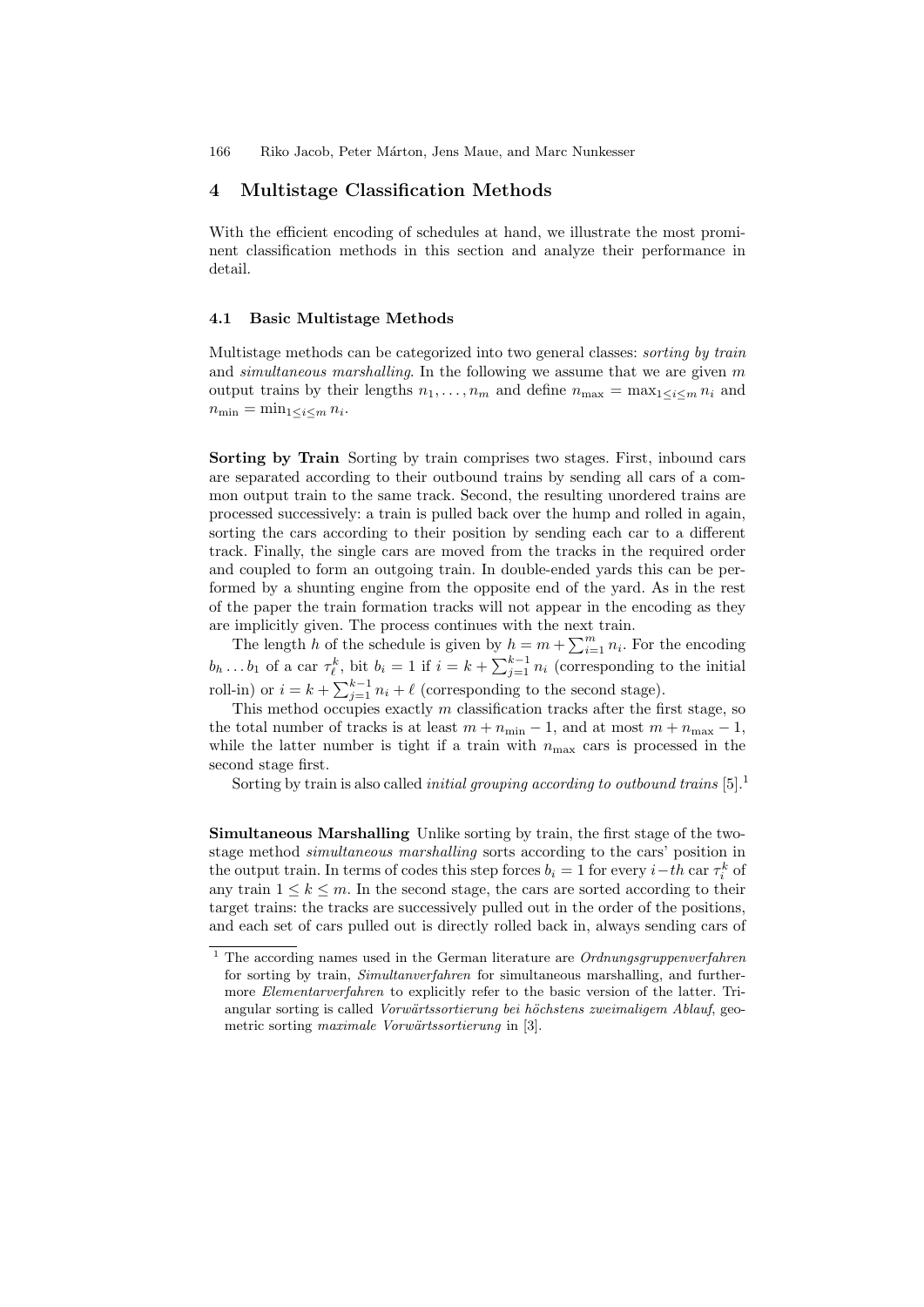a common output train to the same classification track. This is already implied by the above codes.

This multistage method minimizes the number of cars rolled-in, which must be paid for by a number  $n_{\text{max}}$  of hump steps that is maximal for an unrestricted classification yard.

Regarding the track requirement, exactly  $n_{\text{max}}$  tracks are used in the first stage. Thus, at most  $n_{\text{max}} + m - 1$  tracks are needed since up to  $m - 1$  further tracks are needed for train formation, and at least  $n_{\min} + m - 1$ : pulling the first track of the last  $n_{\text{min}}$  tracks to be pulled forces starting the formation of all m output trains (if not yet started), so  $n_{\min} + m - 1$  tracks are occupied then.

In contrast to sorting by train the formation of all output trains is performed simultaneously. Simultaneous marshalling is also called *sorting by block*<sup>1</sup>, the simultaneous method, or initial grouping according to subscript [5].

The notion of a *block* corresponds to a set of cars that take a common itinerary over potentially many shunting yards. A block is not broken up at the intermediate classification yards. The associated blocking and makeup problems are out of the scope of this paper, see [17] for references. Blocking is particularly advantageous in large countries like the U.S. and often not applied in most smaller freight systems [18]. If in some freight system blocks are built in multistage sorting, a classification task with cars of unspecified order in some of the target trains arises. Blocks that are broken up have no influence on the classification schedule, blocks that are not broken up at the current classification yard can be treated as a weighted car.

This method never guides cars to a track of the final train formation at the first stage, which is a necessary assumption for a layout as shown on the right of Fig. 2. However, if the tracks for target train formation are accessible from the primary hump, the schedule becomes one step shorter, which also holds for the following variants.

#### 4.2 Variants of Simultaneous Marshalling

In the basic variant of simultaneous marshalling, every car is pulled out once and rolled in twice, once in either stage. In other variants this restriction is dropped. Instead of stages, these variants are specified by sequences of hump steps, and each method is characterized by a class of encodings of common attributes.

**Triangular Sorting** A variant of simultaneous marshalling called *triangular* sorting is given by allowing at most three roll-in operations (including the final roll-in of a car to its output train) for each car. For the schedule encoding, this yields a restriction of not more than two bits equal to one per car.

For this method Krell gives an upper bound of  $\frac{1}{2}h(h+1)$  on the maximum length  $n_{\text{max}}$  of an output train that can be sorted in h steps [3]. This result can be reformulated in terms of chains yielding a better bound in general. If  $c_1, \ldots, c_m$  denote the respective numbers of chains of the trains, for a sufficiently large classification yard, classifying by triangular sorting can be done within  $h$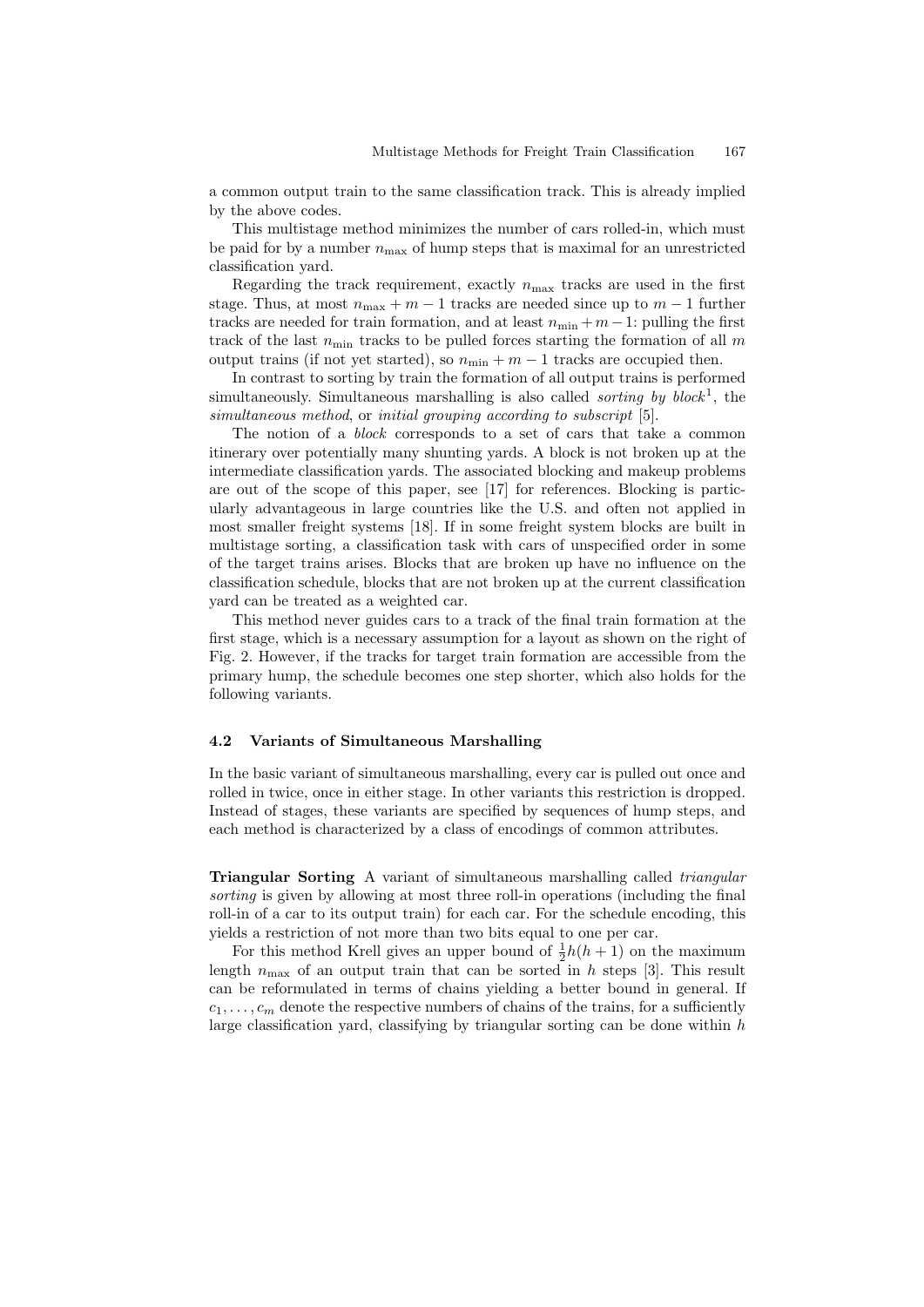hump steps if  $c_{\text{max}} \leq \frac{1}{2}h(h+1)$ . This follows immediately by our encoding: the number of distinct codes  $b_h \dots b_1$  of length h and  $b_i = 1$  for at most two different  $i \in \{1, \ldots, h\}$  is given by  $\binom{h}{1} + \binom{h}{2} = \binom{h+1}{2}$ , and the required number of distinct codes is not greater than the maximum number of chains by Lemma 2.

The triangular-like occupation of the classification tracks after the initial roll-in explains the name of this variant.<sup>1</sup> The method can be generalized to any restriction on the number of roll-ins for a car.

Geometric Sorting The method of *geometric sorting*<sup>1</sup> is derived from simultaneous marshalling by dropping the number restriction of roll-ins completely, which corresponds to binary codes with no restriction at all. The performance of this method is given in the literature by  $n_{\text{max}} \leq 2^h - 1$  for h hump steps [3]. In combination with the notion of chains this yields exactly the classification scheme of Theorem 2 with a bound of  $c_{\text{max}} \leq 2^h - 1$ , where  $c_{\text{max}}$  denotes the maximum number of chains in any output train.

Considering the special case of a single output train of length  $2^k - 1$  for some positive integer k, the initial roll-in sends  $2k - i$  cars to the i-th track,  $i =$  $1, \ldots, k$ ; the sum of these numbers gives the geometric sum, which explains this method's name. As mentioned before, geometric sorting minimizes the number of hump steps, assuming the number and capacities of tracks are unrestricted. If this cannot be assumed, simultaneous marshalling variants of the following sections should be considered.

## 5 Restricted Track Capacities

Real world classification yards have classification tracks of bounded capacity for (intermediate) sorting and final train formation. In this section we show that the problem of finding an optimal classification schedule becomes NP-complete with this additional constraint and point out a special case where the problem remains easy.

#### 5.1 General Case

Assuming bounded track capacities for the classification tracks yields an NPhard problem as shown in Thm. 3 below. The bound on the track capacities is formalized as follows: All tracks have a bounded capacity of  $C_{\text{max}}$ , i.e., they can accommodate at most  $C_{\text{max}}$  cars, with the exception of specific train formation tracks where the outbound trains are formed. We do not allow to pull-out from these tracks.

Theorem 3. It is NP-hard to find the optimal classification schedule for capacitybounded tracks.

Proof. By reduction from "Not ALL Equal 3-SAT" (NAE3SAT) which is known to be NP-complete [19, LO3]. Given an instance of NAE3SAT having  $n$  variables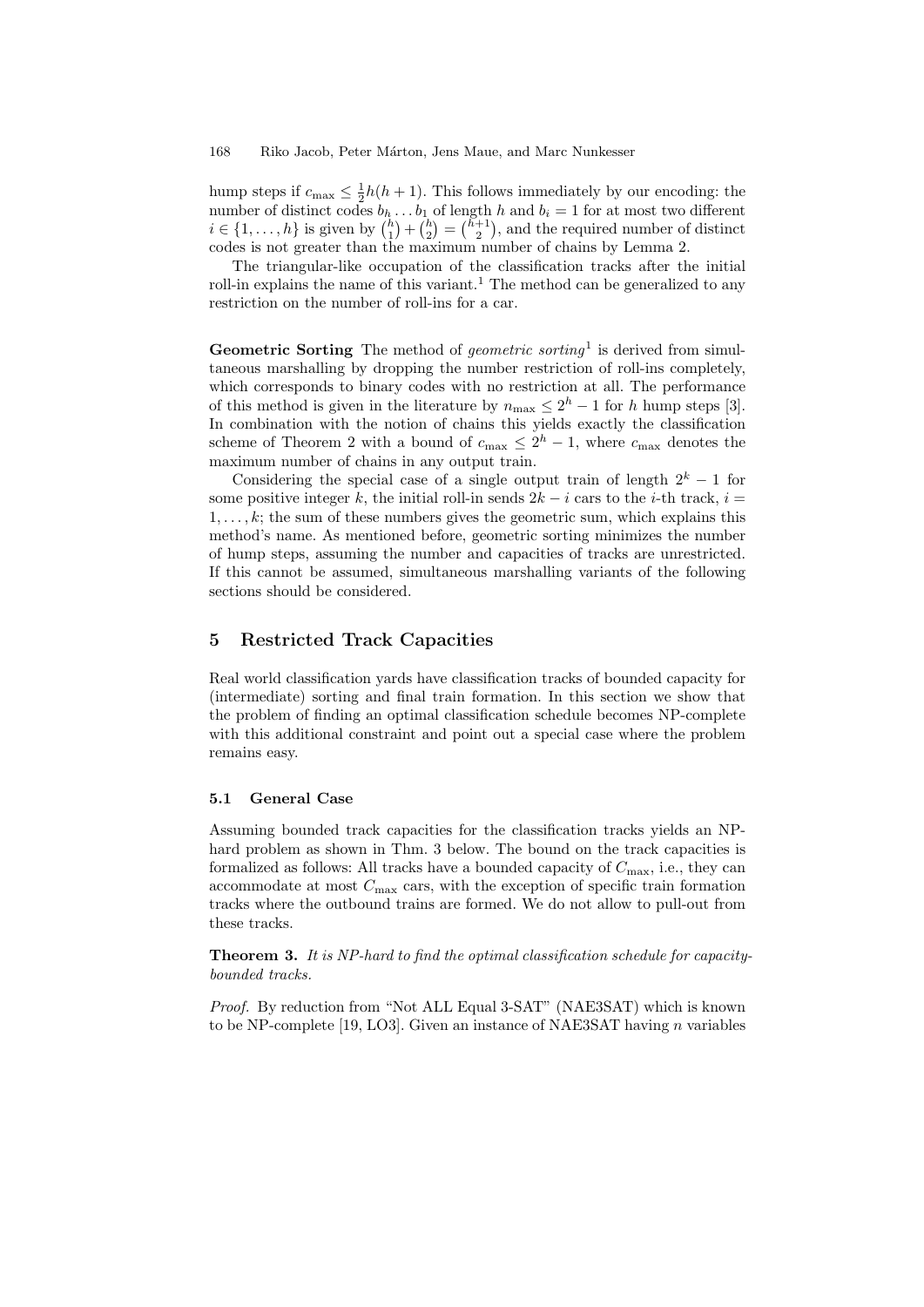and m clauses, we construct an instance of  $2n$  input trains that are to be sorted into  $2n$  outgoing trains without any interaction between the trains, i.e., the *i*th input train has cars only for the ith outgoing train. Note that even though there are multiple input trains their order is irrelevant, because there is a one-toone correspondence of input to output trains (this is in contrast to the general situation discussed in Lemma 3). For ease of exposition we start the proof by making two assumptions, and show later that these can be easily enforced. First, each car can be part of at most one additional roll-in. Second, we can have individual capacity bounds for all logical tracks.

The main idea of the proof is to allow to use a given number  $M = 4n + 2m$ of steps and thus logical tracks and to let all input trains have exactly  $M-1$ chains. It follows that at most one of the chains of each train can be split or a single logical track can be left unused (if two chains of the same train end up on the same track they must be in wrong order, which necessitates an additional roll-out in contradiction to the first assumption). The transformation enforces the latter possibility for all trains. Thus, the "local decisions" that we can encode are for each train, which track should be left unused.

We proceed to show how to use this idea in the transformation and give an example in Fig. 4. First, for the input trains it is enough to specify the length of each of their chains, instead of giving the full sequence that leads to these chains. For example we will define a train as  $(1, 4, 2)$  by its sequence of chains *(chain*) sequence) and ignore whether this comes from an input train  $(2, 6, 1, 3, 4, 7, 5)$ or  $(6, 2, 3, 1, 4, 5, 7)$ . chains and logical tracks are tightly connected. As all chain sequences will have one chain less than there are logical tracks, the chain-totrack assignment can be specified by giving the position of the  $qap$ , i.e., the logical track left out, e.g.,  $(1,*,4,2)$ . In this example the chain of length 1 goes to logical track 1, length 4 goes to 3, and length 2 goes to 4.

|                  | $x_1 \vee \overline{x}_2 \vee x_3 \wedge \overline{x}_1 \vee x_2 \vee \overline{x}_3$ |    |                  |    |                  |                  |                  |                  |                  |                  |                  |    |   |    |          |                  |  |
|------------------|---------------------------------------------------------------------------------------|----|------------------|----|------------------|------------------|------------------|------------------|------------------|------------------|------------------|----|---|----|----------|------------------|--|
|                  |                                                                                       |    |                  |    |                  |                  |                  |                  |                  |                  |                  |    |   |    |          |                  |  |
|                  | $\tau_{\scriptscriptstyle{\overline{1}}}$                                             |    | xΣ               |    | XЗ               | $x_3$            | C÷               | $C_1$            | $C_2^+ C_2^-$    |                  |                  |    |   |    | $x_3$    | $x_3$            |  |
|                  |                                                                                       |    |                  |    |                  | 0                |                  |                  |                  |                  |                  |    |   |    |          |                  |  |
| $\overline{x}_1$ | $\kappa$                                                                              |    |                  |    |                  |                  | $\boldsymbol{k}$ |                  |                  |                  | $\boldsymbol{k}$ |    |   |    |          |                  |  |
| $\bar{x}_1$      |                                                                                       | k. |                  |    |                  |                  |                  |                  |                  | $\boldsymbol{k}$ |                  | k. |   |    |          |                  |  |
| $\overline{x_2}$ |                                                                                       |    |                  | k. |                  |                  |                  |                  |                  | $\boldsymbol{k}$ |                  |    |   | k. |          |                  |  |
| $\bar{x}_2$      |                                                                                       |    | $\boldsymbol{k}$ |    |                  |                  | $\boldsymbol{k}$ |                  |                  |                  |                  |    | k |    |          |                  |  |
| $x_3$            |                                                                                       |    |                  |    |                  | $\boldsymbol{k}$ |                  | $\boldsymbol{k}$ |                  |                  |                  |    |   |    |          | $\boldsymbol{k}$ |  |
| $\bar{x}_3$      |                                                                                       |    |                  |    | $\boldsymbol{k}$ |                  |                  |                  | $\boldsymbol{k}$ |                  |                  |    |   |    | $\kappa$ |                  |  |
|                  |                                                                                       |    |                  |    |                  |                  |                  |                  |                  |                  |                  |    |   |    |          |                  |  |

Fig. 4. Sketch of the transformation for an example with two clauses on three variables.

Each chain sequence has  $4n + 2m - 1$  chains, which correspond to a *start variable part* of length  $2n$ , followed by a *clause part* of length  $2m$  and an end *variable part* of length  $2n-1$ . There are  $2n$  chain sequences, one for each literal. All chains have either length  $k$  ("ON") or length 1 ("OFF"). The purpose of the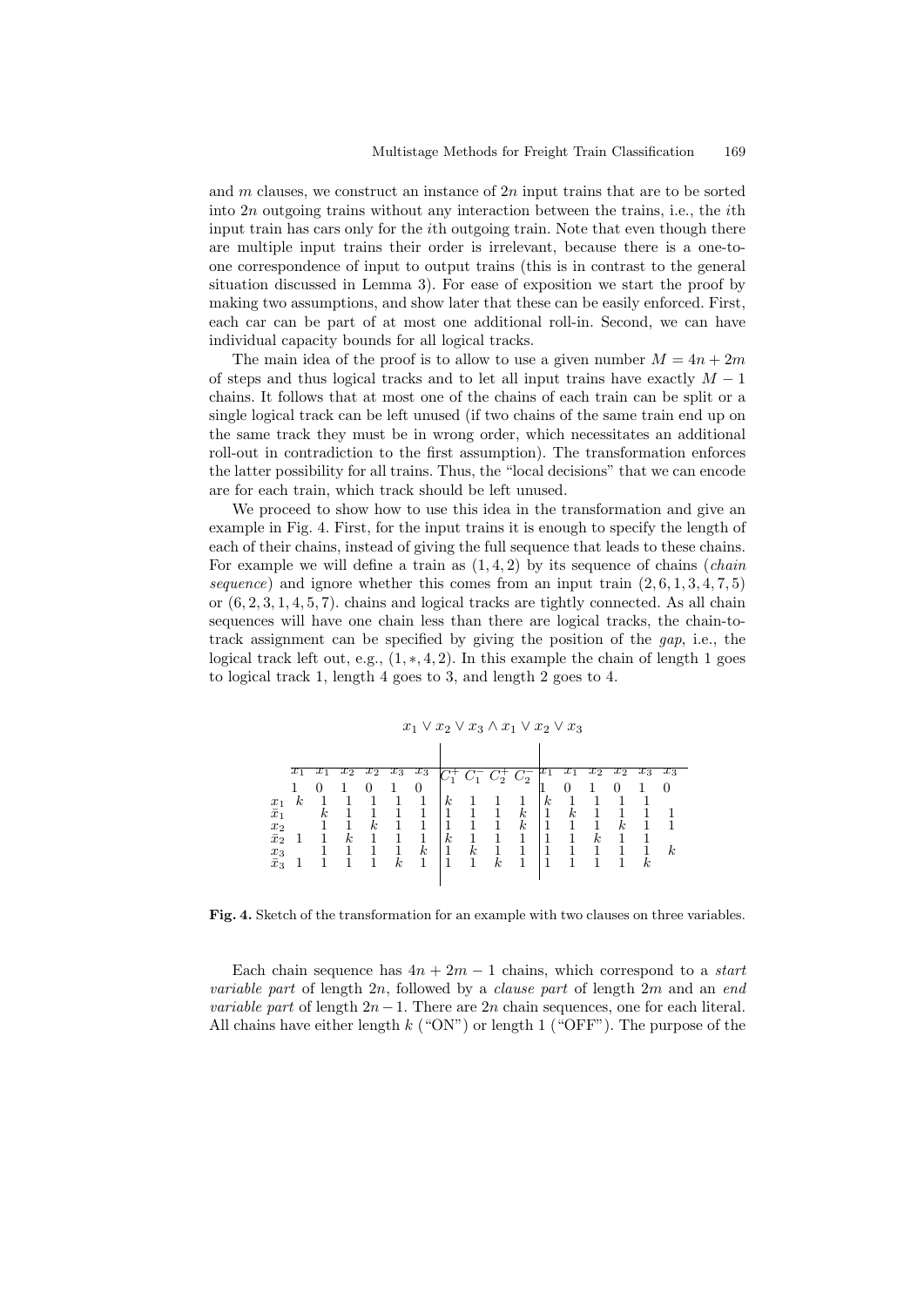start and end part of the chain sequences is to force the gap into these sequences. This is achieved by defining the start and end sequences of both  $x_i$  and  $\bar{x}_i$  as follows:

start part  
\n
$$
\overbrace{(1,1,\ldots,\underbrace{k,1}_{\text{pair }i},1,1,1,\ldots,\ldots}^{\text{start}}),\overbrace{(1,1,\ldots,\underbrace{k,1}_{\text{pair }i},1,1,\ldots,1,1)}^{\text{end part}}
$$

Both sequences have length  $M-1$  together with the clause part that remains to be specified.

The first  $2n$  logical tracks and the last  $2n$  logical tracks have all capacity  $2n + k - 1$ , except for the first and the last track which have both capacity  $n + k - 1$ . The total capacity of the first 2n positions of all chain sequences exceeds the total available capacity for the start part by  $n$ , the same holds for the end part. This situation forces at least  $n$  gaps in the start part and at least  $n$  gaps in the end part, thus exactly  $n$  gaps in both parts. Having identical sequences for a variable and its negation enforces together with the capacity bound that for each variable either there is a gap at the beginning of the chain sequence for  $x_i$  and the end of the one for  $\bar{x}_i$  or vice versa. Thus, we can think of the chain sequences for variable  $x_i$  as either being to the left ( $x_i = \text{TRUE}$ ) or to the right  $(x_i = \text{FALSE})$ .

The clause sequence has 2m logical tracks, 2 for each clause. The first track of clause j stands for a literal making this clause true (contributing to set  $C_j^+$ ), the second for one making it false (contributing to set  $C_j^-$ ). From above it follows that there can be no gaps in the clause parts. We indicate the occurrences of literals in clauses by turning on the corresponding position in the chain, as exemplified in Fig. 4. The chains for each literal can be either left or right and therefore contribute either to  $C_j^+$  or  $C_j^-$  for each clause j. By setting the capacity constraint to  $2n+2k-2$  for each logical track in the clause part we enforce the not all equal constraint. This follows because this capacity limit is exceeded if and only if three literals contribute to the same of the sets  $C_j^+$  and  $C_j^-$ . Therefore, under the assumptions above there is a yes-instance for NAE3SAT if and only if there is a classification schedule for the transformed instance that respects the given capacity bound.

It remains to specify how to enforce the two properties above. First, we want to replace the individual capacity constraints by a uniform one. To this end, we add one chain sequence of full length  $M$ . As every car is only allowed to be pulled once, the classification schedule for this chain sequence is unique. By adjusting the lengths of the chains of this chain sequence, the differences in the capacity constraints can be adjusted.

To enforce that every car is pulled at most once, we add one chain sequence with one big non-trivial chain. The length of this chain is exactly the excess capacity of the logical tracks w.r.t. all chain sequences constructed before. Now, if any car were pulled twice another car could not be pulled at all, which is impossible in a correct classification schedule.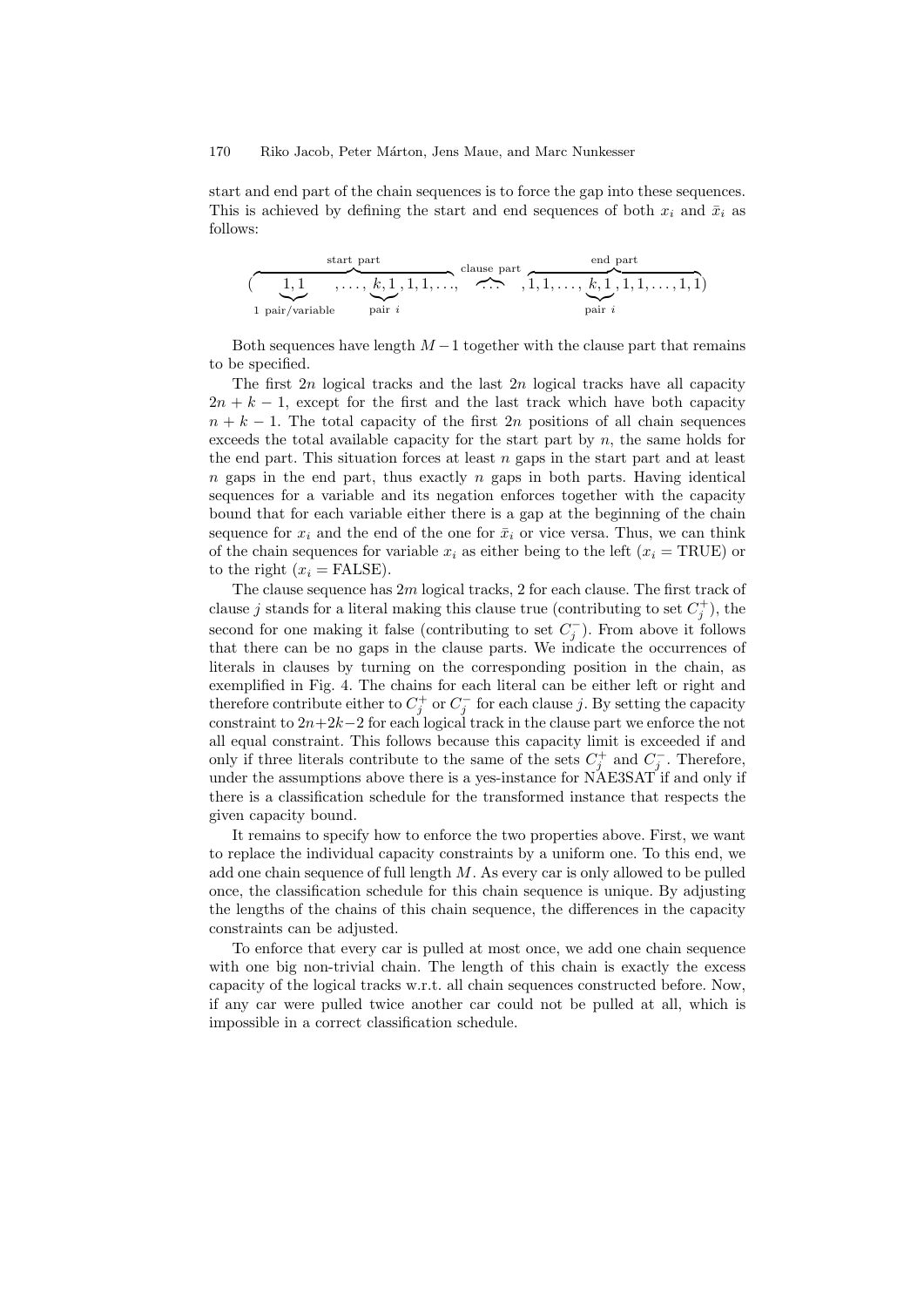#### 5.2 Other Results

Optimal classification schedules for tracks of bounded capacity  $C_{\text{max}}$  translate to binary encodings  $B$  with the property that for each bit position the total sum of 1's weighted by the lengths of the corresponding chains is bounded by  $C_{\text{max}}$ . We have recently shown [20] that if all chains have the same length optimal codes can be constructed efficiently (in the size of the resulting codes). On the other hand, for arbitrary chain length the above proof shows NP-completeness.

## 6 Restricted Number of Classification Tracks

In this section we consider the width constraint of a shunting yard. In particular we are interested in classification tasks for which the optimal classification schedule without width restriction needs a number  $n$  of pull-outs and thus logical tracks that is greater than the available number of physical tracks  $W$ . This schedule is in general not directly implementable. In this section we show how to construct optimal schedules under restricted width. From Observation 1 we know that it is enough to consider the case of a single input and a single outgoing train. As mentioned in Sect. 1, an example for this setting is given in [3] including the corresponding schedule and maximum number of cars that can be sorted for a number of given tracks. As mentioned before, Hansmann and Zimmermann independently obtain the same result in [12]. Their description also covers the case of an input with several cars being of the same type, i.e., the same integer may occur more than once in the input.

To simplify the exposition, we slightly deviate from the notation in the other sections and assume that at the start the input train is already in track  $\theta_1$ . For this initial roll-in we count one step (all codes have  $b_1 = 1$ ). We also count the track of the outgoing train as part of the code (all codes have  $b_h = 1$ ).<sup>4</sup>

A complete specification of the classification schedule now requires in addition to the binary codes of length h the track sequence  $(\theta_{i_1}, \ldots, \theta_{i_h})$  for this schedule. By the assumption above the first pulled track is the input track  $\theta_1$ , and the last pulled track is the output track. The binary codes are restricted by the destination track being available which leads to the following restriction for the codes. More precisely, assume that a code has a 1 at a certain position. Then there are precisely W next choices for tracks, namely the first occurrence of a  $\theta_i$  in the remaining sequence of pull-outs,  $1 \leq i \leq W$ , and these are the only possibilities for the next 1.

**Observation 2** The binary encoding  $\{b^1, \ldots, b^n\}$  for valid classification schedules on yards of width W and unrestricted width have the property that if any of the codes  $b^i, 1 \leq i \leq n$  has  $b^i_j = 1$  then the set of indices of follow-up tracks over all codes  $\{k|\exists i', k = \min_{j' > j, b_{j'}^{i'}=1} j'\}$  has cardinality at most W.

<sup>4</sup> These assumptions are not crucial for the correctness of the statements below. However they make the recurrence equations easier to read.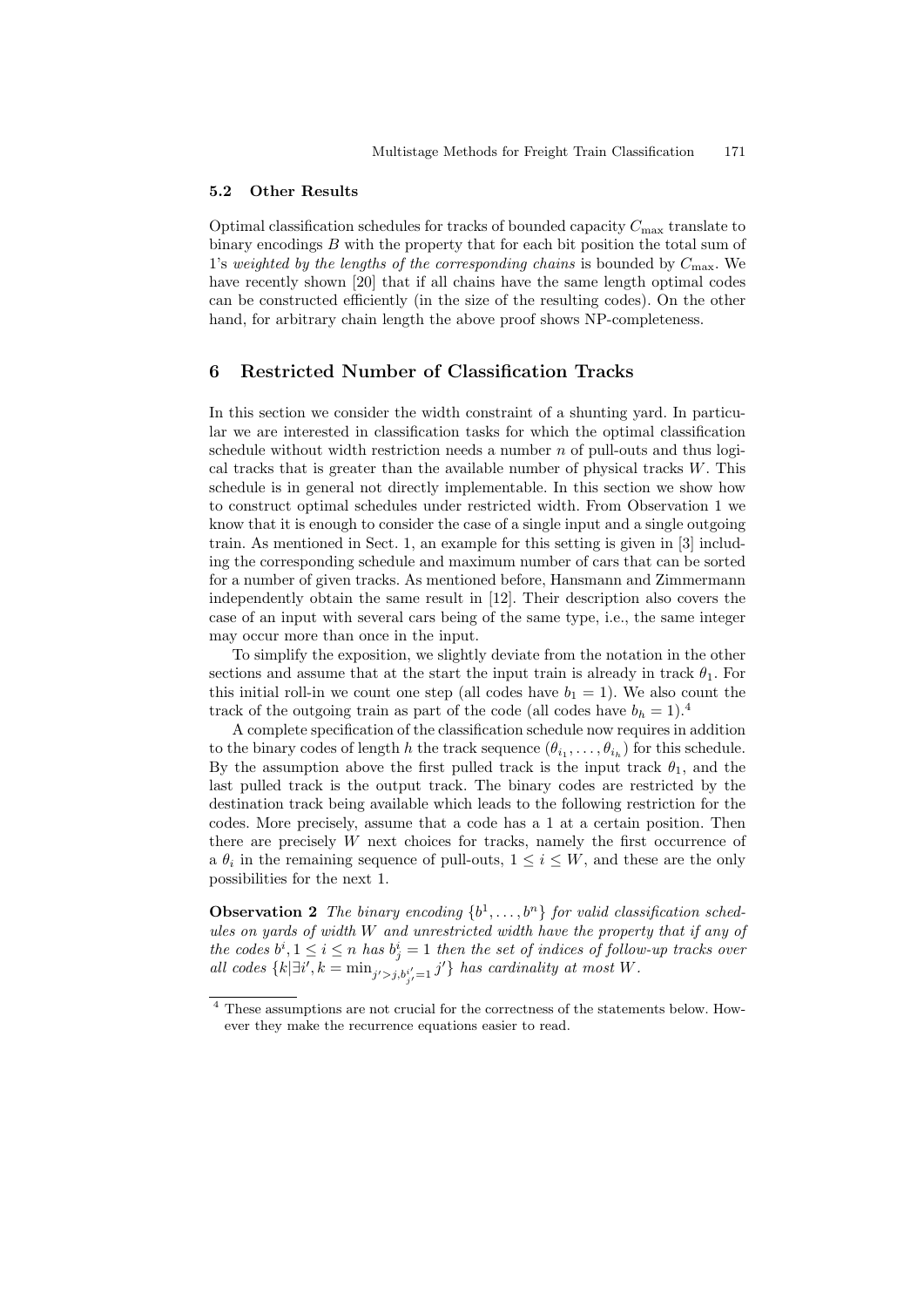If the tracks are pulled in a round robin fashion these are exactly the next W logical tracks and thus bit positions in the code, i.e., for round robin there must not be  $W$  consecutive zeros in any of the codes. We will show that such a round-robin strategy dominates all other strategies.

Let us analyze the number  $R_h$  of runs that can be sorted by h pull-outs on W tracks that are used round-robin. We have  $R_1 = R_2 = 1$ , and  $R_h = 2^{h-2}$  for  $3 \leq h \leq W$  as there are  $h-2$  positions with an unrestricted binary code.

Then, we get the recurrence equation  $R_h = \sum_{i=h-W}^{h-1} R_i$  for  $h > W$ : All valid codes of length h have a 1 at position h, then have the next most significant 1 at a position in the range  $h - W$  to  $h - 1$ . Now the number of such codes is the sum of the number of codes starting with a 1 at this particular position, having a trailing 1, and no W consecutive zeros.

For  $W = 2$  these numbers are the Fibonacci numbers  $F_i$ , for larger values of W a generalization of them. In any case we have  $F_h \le R_h \le 2^{h-2}$ .

Once we know the correct  $h$  for a given  $W$  and a number of chains  $n$  the corresponding codes can also be efficiently constructed, for example by a recursive algorithm that branches in each node into the  $W$  choices for the next 1.

Now it remains to be shown that it is optimal to pull the tracks in a round robin fashion. We will do this inductively. Of course for  $h \leq W$  this is the case. Assume we already know that the maximal number of codes on  $h'$  positions (for the best possible track sequence) is  $R_{h'}$  for all  $h' < h$ . Now take one optimal track sequence and set of codes for h pull-outs. The codes divide into at most W classes by their second 1 (the positions depend on the track sequence). Order the classes according to this position of the second 1. Then, the first class has codes of length at most  $h-1$ , the second of length at most  $h-2$ , and so on. Hence, the number of codes in the classes is bounded by  $R_{h-1}$ ,  $R_{h-2}$  and so on (even if the different classes were allowed to have different track sequences), yielding that at most  $R_h$  codes are possible. The following theorem sums up these results.

Theorem 4. A classification schedule for a yard of width W and unrestricted length and an input train of n chains needs  $h$  steps in the above model, where  $h \in I\!\!N^+$  is the smallest integer h such that r is greater or equal to the solution of the recurrence equation

$$
R_h = \begin{cases} 1 & \text{for} \quad h = 1 \\ 2^{h-2} & \text{for} \quad 2 \le h \le W \\ \sum_{i=h-W}^{h-1} R_i & \text{for} \quad h > W \end{cases}
$$

The corresponding track sequence is round-robin, i.e.,  $(\theta_1, \theta_2, \ldots, \theta_W, \theta_1, \theta_2, \ldots)$ . This classification schedule is optimal and can be constructed in linear time (in the size of the schedule). For  $h = 2$  we have that  $R_h = F_h$  where  $F_h = \frac{\varphi^n - (1-\varphi)^n}{\sqrt{5}}$ is the h-th Fibonacci number, and  $\varphi$  the golden ratio.

Proof. We have already shown that a round-robin track sequence dominates all other sequences, and that  $R_h$  equals the maximum number of chains that can be sorted by "round-robin" codes. The optimality now follows directly from Lemma 2. The construction is via the mentioned recursive algorithm.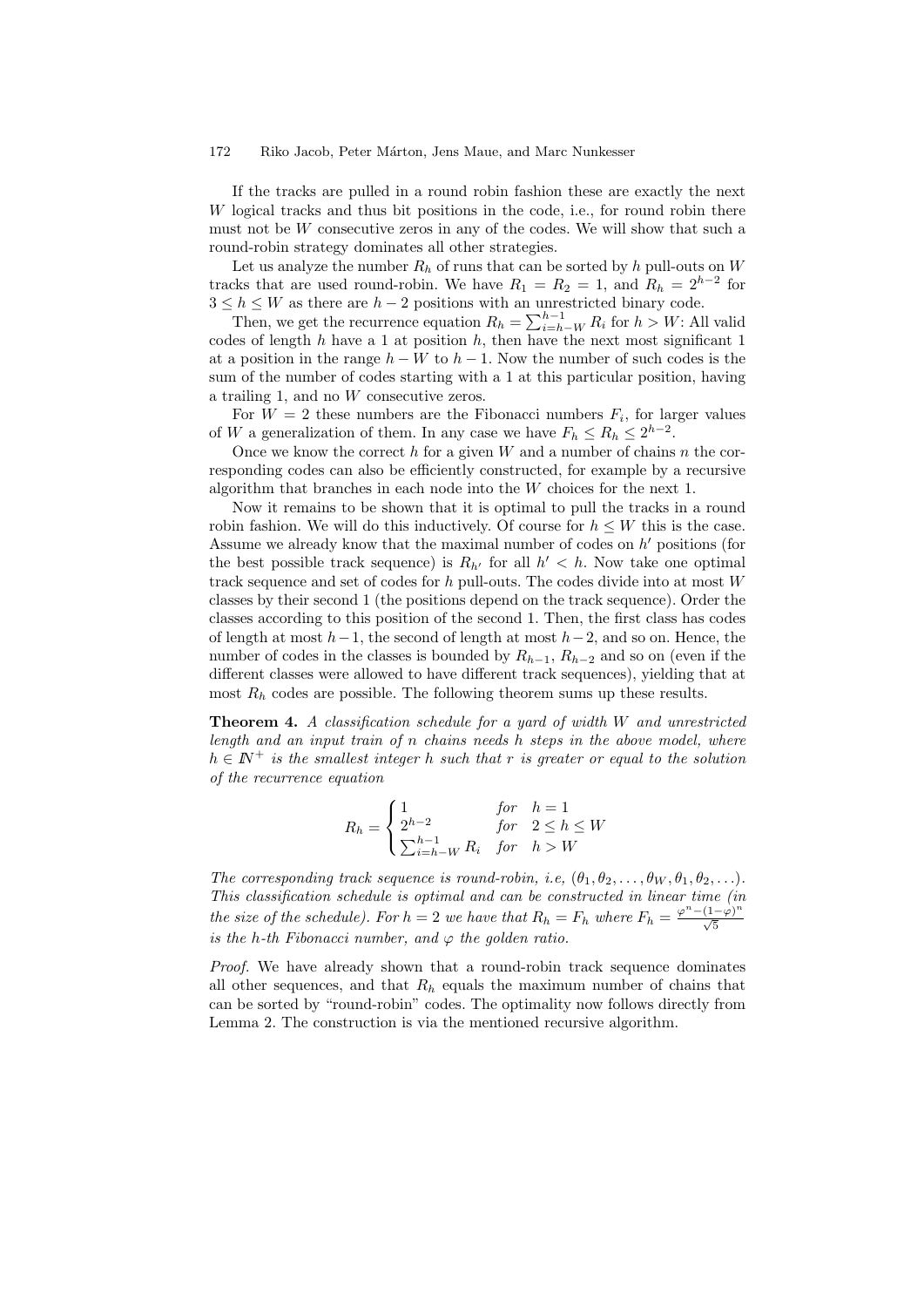## 7 Concluding Remarks

We have developed an efficient encoding of freight train classification schedules to present, analyze, and develop train classification methods for real-world hump yards. This surprisingly simple though powerful encoding can be used to analyze the efficiency of commonly used multistage methods, of which we proved the optimality of the simultaneous variant geometric sorting in terms of hump steps, considering presorted input.

Future Work It might be interesting to find further optimization criteria for train classification in the literature which are relevant in practice, in order to incorporate these objectives in the encoding scheme. There are further possibilities to specify output requirements, similar to the mentioned concept of blocks, and a straightforward question is how to derive optimal schedules in such settings. Finally, if the presented methods can be simulated to successfully work in practice, their implementation may accelerate the classification process in many real-world hump yards.

## Acknowledgments

We would like to thank N. S. Narayanaswamy for discussions on the relation of OPT-PERM to minimum feedback arc set problems.

#### References

- 1. Flandorffer, H.: Vereinfachte Güterzugbildung. ETR RT 13 (1953) 114–118
- 2. Baumann, O.: Die Planung der Simultanformation von Nahgüterzügen für den Rangierbahnhof Zürich-Limmattal. ETR RT 19 (1959) 25–35
- 3. Krell, K.: Grundgedanken des Simultanverfahrens. ETR RT 22 (1962) 15–23
- 4. Krell, K.: Ein Beitrag zur gemeinsamen Nutzung von Nahgüterzügen. ETR RT 23 (1963) 16–25
- 5. Siddiqee, M.W.: Investigation of sorting and train formation schemes for a railroad hump yard. In: Proc. of the 5th Int. Symposium on the Theory of Traffic Flow and Transportation. (1972) 377–387
- 6. Daganzo, C.F., Dowling, R.G., Hall, R.W.: Railroad classification yard throughput: The case of multistage triangular sorting. Transportation Research, Part A 17(2) (1983) 95–106
- 7. Daganzo, C.F.: Static blocking at railyards: Sorting implications and track requirements. Transportation Science 20(3) (1986) 189–199
- 8. Daganzo, C.F.: Dynamic blocking for railyards: Part I. homogeneous traffic. Transportation Research  $21B(1)$  (1987) 1–27
- 9. Daganzo, C.F.: Dynamic blocking for railyards: Part II. heterogeneous traffic. Transportation Research  $21B(1)$  (1987) 29-40
- 10. Dahlhaus, E., Horák, P., Miller, M., Ryan, J.F.: The train marshalling problem. Discrete Applied Mathematics 103(1-3) (2000) 41–54